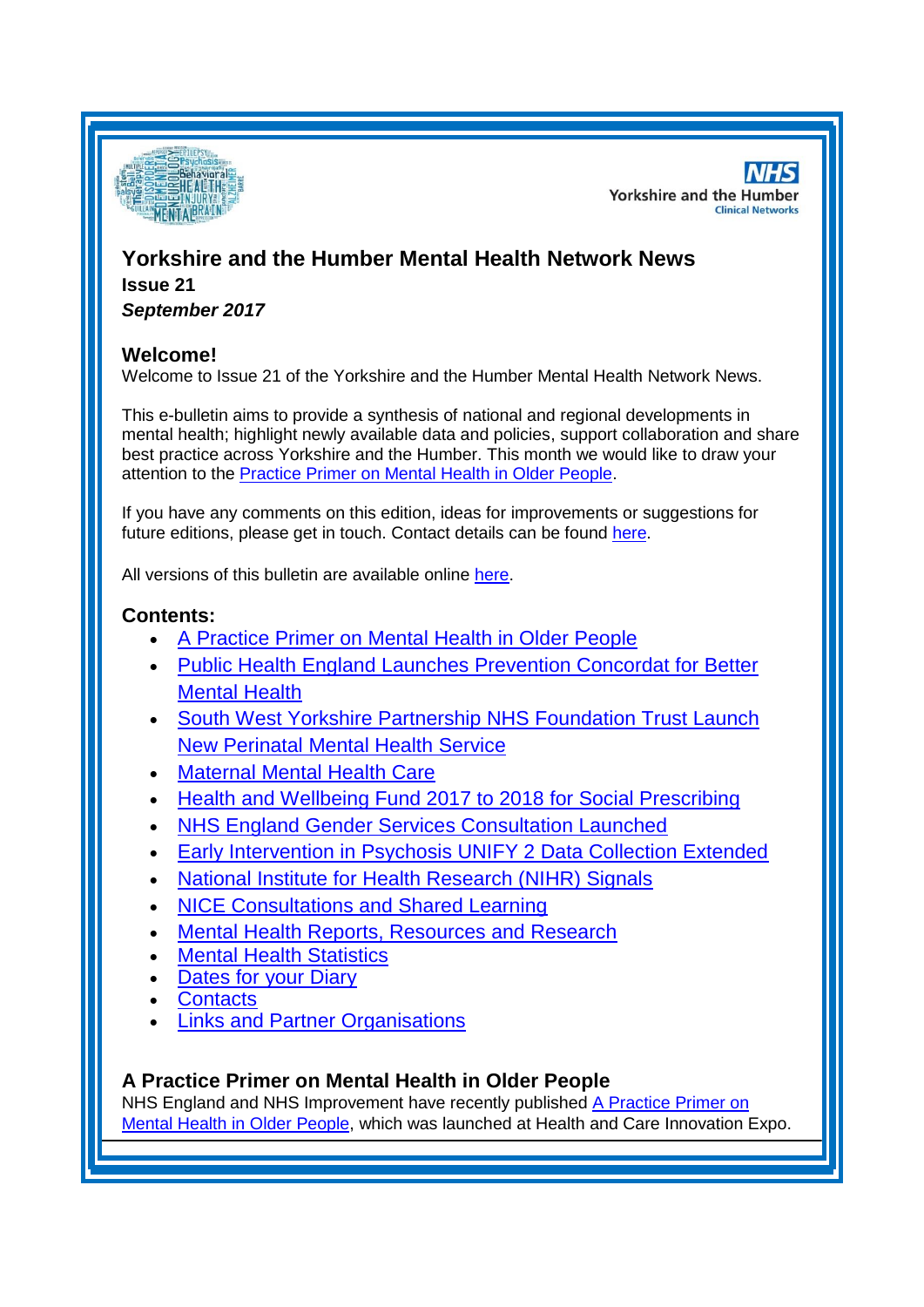This publication highlights symptoms often attributed to old age but where a mental health diagnosis and follow-up is more appropriate. It is intended for colleagues in primary care, in particular GPs. The publication is supported by the Royal College of General Practitioners, the Royal College of Psychiatrists, the British Geriatrics Society and Age UK.

## **Public Health England Launches Prevention Concordat for Better Mental Health**

Public Health England has published a [Prevention Concordat for Better Mental Health:](https://www.gov.uk/government/publications/prevention-concordat-for-better-mental-health-planning-resource)  [Planning Resource.](https://www.gov.uk/government/publications/prevention-concordat-for-better-mental-health-planning-resource) This guidance document has been developed to help local areas put in place effective arrangements to promote good mental health and prevent mental health problems. It does so by offering a 5-part framework of focus for effective planning for better mental health. It also highlights a range of actions and interventions that local areas can take to improve mental health and tailor their approach.

### <span id="page-1-0"></span>**South West Yorkshire Partnership NHS Foundation Trust Launch New Perinatal Mental Health Service**

South West Yorkshire Partnership NHS Foundation Trust launched a new perinatal mental health service on Friday 1 September 2017. The service will be based in Dewsbury but will have staff members based in all areas covered by the Trust (Barnsley, Calderdale, Kirklees, and Wakefield).

The service will be organised in a hub and spoke model, with the Dewsbury hub taking new referrals and practitioners working alongside mental health colleagues in each of the Trust's localities. The service will be able to offer a range of different interventions depending on need and current involvement with services. Service users can be referred to the service by their GP, midwife, health visitor or another healthcare professional through the single point of access.

For more information about the new service click [here.](http://www.southwestyorkshire.nhs.uk/news/articles/2017/09/launch-new-perinatal-mental-health-service/)

### <span id="page-1-1"></span>**Maternal Mental Health Care**

NHS England has announced [four new Mother and Baby Units](https://www.england.nhs.uk/2017/09/nhs-commits-to-better-care-for-expectant-and-new-mums-with-mental-health/) that will allow women to stay with their babies while receiving the specialist care they need. These new units will provide in-patient support for women and their babies with the most complex and severe needs who require hospital care, who are experiencing severe mental health crisis including very serious conditions like post-partum psychosis.

### **Health and Wellbeing Fund 2017 to 2018 for Social Prescribing**

A new Department of Health opportunity (max £300k grant year 1) for the not for profit sector and social enterprises to develop local social prescribing activities has been launched. The grant requires a commitment for investment for year 2 onwards by a local Clinical Commissioning Group, Sustainability and Transformation Partnership, Local Authority or Accountable Care Organisation.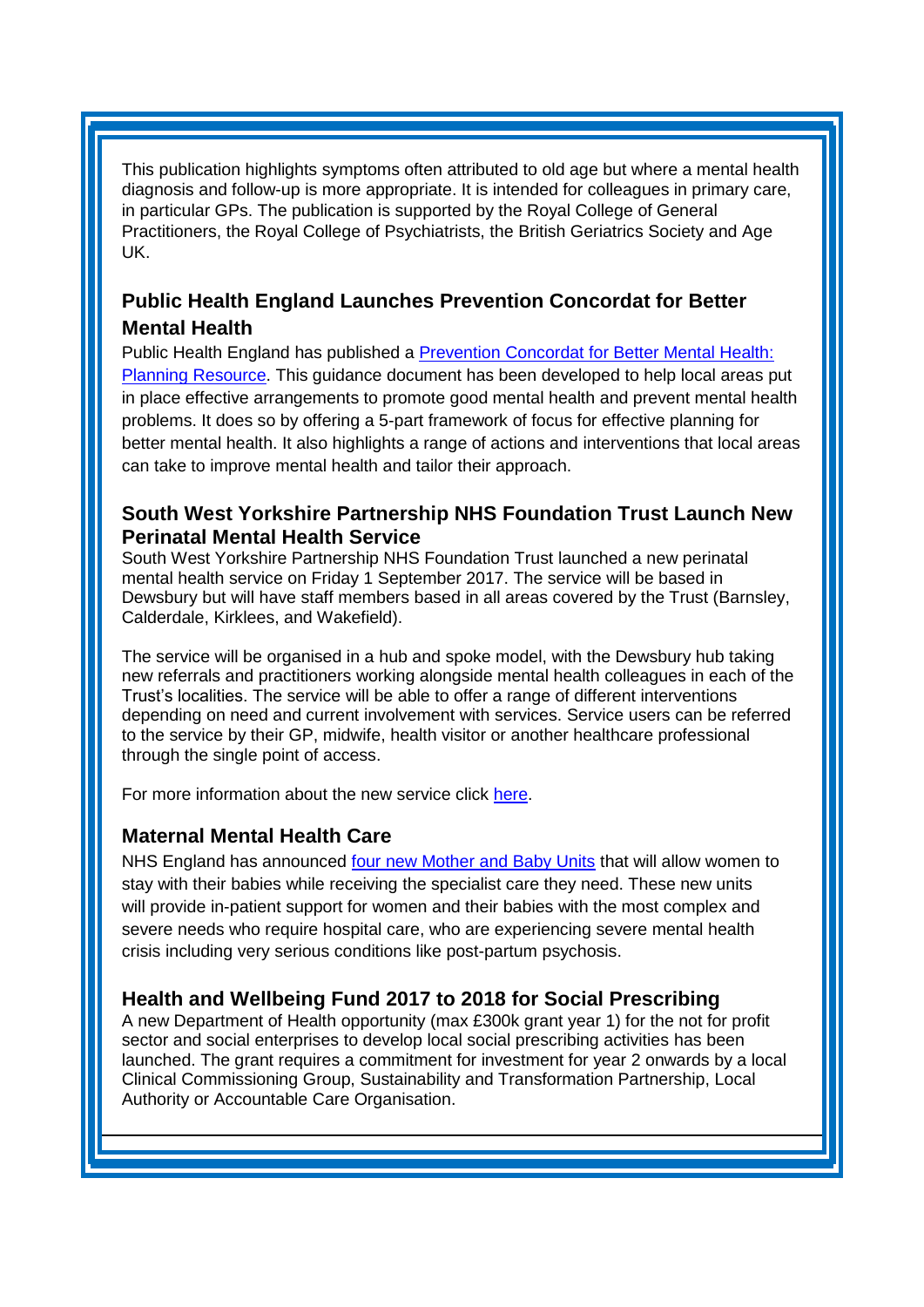The Department of Health is offering a series of webinars to cover the application process and provide an opportunity for potential applicants to ask questions.

Webinars will take place on:

- Wednesday 27 September 11am to 1pm
- Monday 16 October 11am to 1pm

To attend a webinar please email [HWFund@dh.gsi.gov.uk.](mailto:HWFund@dh.gsi.gov.uk)

#### <span id="page-2-0"></span>**NHS England Gender Services Consultation Launched**

NHS England has launched a consultation on gender identity services. The consultation is seeking discussion and feedback around two proposed service specifications for adult gender identity services (people 17 and above). The service specifications are based on engagement with the trans community and clinical experts and describe new proposals for patients who are looking for support and/or treatment. As well as giving feedback through an [online survey, there are a number of opportunities for people to get involved.](http://www.engage.england.nhs.uk/survey/gender-identity-services-for-adults) The consultation closes on 16 October 2017.

If you would like to stay informed about NHS England's work on gender identity services, you can register as a stakeholder of the [Gender Identity Clinical Reference Group.](https://www.england.nhs.uk/commissioning/spec-services/get-involved/crg-stake-reg/) You can also contact the specialised commissioning engagement team at [england.scengagement@nhs.net.](mailto:england.scengagement@nhs.net)

#### <span id="page-2-1"></span>**Early Intervention in Psychosis UNIFY 2 Data Collection Extended**

NHS Improvement has circulated a notification that Commissioners are advised that the switch-off date for the UNIFY2 EIP data collection has been extended from September 2017 to include activity undertaken up to the end of December 2017. This extension has been put in place to allow commissioners and providers to undertake further data quality work to reduce disparity between the Mental Health Services Data Set (MHSDS) and UNIFY2 collections. EIP data submissions are to continue to both MHSDS and UNIFY2 until December 2017. An updated data collection timetable will be provided on UNIFY2.

### <span id="page-2-2"></span>**National Institute for Health Research (NIHR) Signals**

The latest series of summaries of recently published research by the NIHR contain information on: [Self-guided therapy for people with obsessive-compulsive disorder did not](https://discover.dc.nihr.ac.uk/portal/article/4000781/guided-self-help-therapy-for-people-with-obsessive-compulsive-disorder-did-not-improve-symptoms)  [improve symptoms.](https://discover.dc.nihr.ac.uk/portal/article/4000781/guided-self-help-therapy-for-people-with-obsessive-compulsive-disorder-did-not-improve-symptoms) The summary intends to provide decision makers in health and social care organisations with evidence they can use to improve patient care.

#### <span id="page-2-3"></span>**NICE Consultations and Shared Learning**

NICE is currently consulting on:

 [Mental health of adults in contact with the criminal justice system: Quality standard](https://www.nice.org.uk/guidance/indevelopment/gid-qs10048/consultation/html-content-2)  [consultation.](https://www.nice.org.uk/guidance/indevelopment/gid-qs10048/consultation/html-content-2) The consultation closes for comment on 5 October 2017

NICE is also consulting on:

 [Attention deficit hyperactivity disorder \(update\): Draft guidance consultation.](https://www.nice.org.uk/guidance/indevelopment/gid-cgwave0798/consultation/html-content-2) The consultation closes for comment on 18 October 2017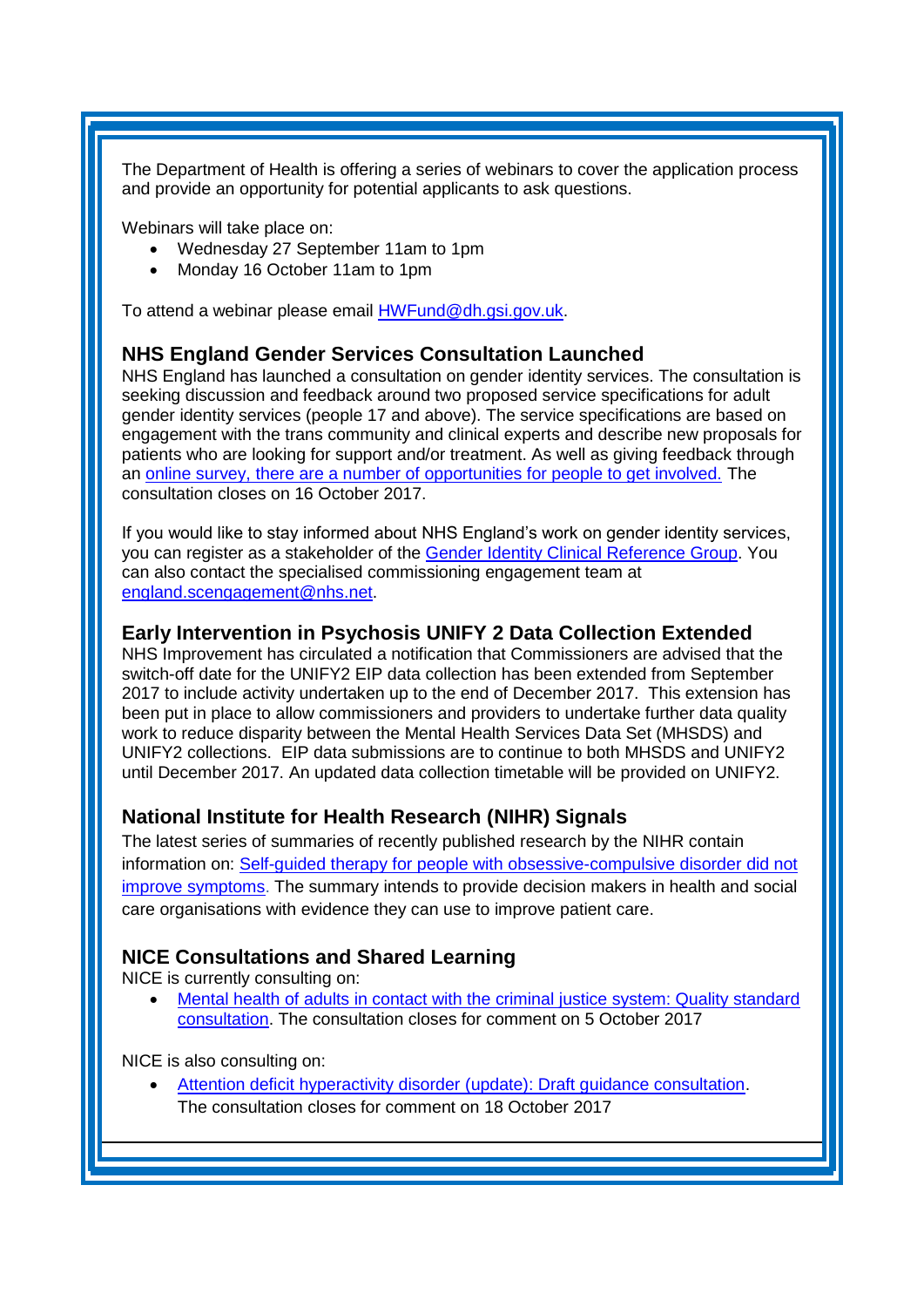NICE has also updated the following quality standard:

 **QS159:** [Transition between inpatient mental health settings and community or](https://www.nice.org.uk/guidance/qs159)  [care home settings](https://www.nice.org.uk/guidance/qs159)

And the following Clinical Guideline: **CG28:** [Depression in children and young people: identification and management](https://www.nice.org.uk/guidance/cg28)

### **Mental Health Reports, Resources and Research**

Barnardo's has published [Neglected Minds: A Report on Mental Health Support for](http://www.barnardos.org.uk/news/Care-leavers-urgently-need-mental-health-support/press_releases.htm?ref=126296)  [Younger People Leaving Care.](http://www.barnardos.org.uk/news/Care-leavers-urgently-need-mental-health-support/press_releases.htm?ref=126296) This report highlights that two thirds of care leavers identified as having mental health needs were not receiving any help from a statutory service. It also found that one in four had faced a mental health crisis since leaving care.

The Centre for Mental Health has published [Mental Health at Work: The Business](https://www.centreformentalhealth.org.uk/mental-health-at-work-report)  [Costs Ten Years On.](https://www.centreformentalhealth.org.uk/mental-health-at-work-report) This report finds that mental health problems in the UK workforce cost employers almost £35 billion last year. The largest part of this business cost is in the form of reduced productivity among people who are at work but unwell. This costs businesses twice as much as sickness absence relating to poor mental health.

The Centre for Mental Health has also published [The Future of the Mental Health](https://www.centreformentalhealth.org.uk/the-future-of-the-mental-health-workforce)  [Workforce.](https://www.centreformentalhealth.org.uk/the-future-of-the-mental-health-workforce) This report is based on insights from service users, carers and professionals and outlines a list of recommendations for a sustainable mental health workforce. It emphasises the importance of prevention, including the role of GPs in supporting people before they reach crisis point. It describes commissioning of mental health services as in "crisis" with a "shrinking workforce, growing expectations and exhausting demands" putting pressure on staff across the country.

The Education Policy Institute has published [Access and Waiting Times in Children and](https://epi.org.uk/report/mental-health-access-waiting-times/)  Young People's [Mental Health Services.](https://epi.org.uk/report/mental-health-access-waiting-times/) This report includes the results of a freedom of information request to providers of specialist child and adolescent mental health services to explore access and waiting times for young people.

The Institute for Public Policy Research has published Not by Degrees: Improving [Student Mental Health in the UK's Universities.](https://www.ippr.org/research/publications/not-by-degrees) This report highlights the increasing levels of mental illness; mental distress and low wellbeing among students in higher education in the UK, in relation to other sections of the population.

The IAPT Practice Research Network has recently had an article on [Case Complexity](http://www.yhscn.nhs.uk/media/PDFs/mhdn/Mental%20Health/IAPT%20Providers%20Meetings/Case_complexity_2017_JCCP.pdf) published in the Journal of Consulting and Clinical Psychology. The study was supported by the Salford Primary Care Psychological Therapy Service, in partnership with the Universities of Sheffield and York. The article indicates that case 'complexity' arises from the combined influence of certain clinical, demographic, characterological and dispositional features. Around 30% of cases treated in IAPT services have a complex profile, and they tend to have poor outcomes in stepped care. Evidence shows that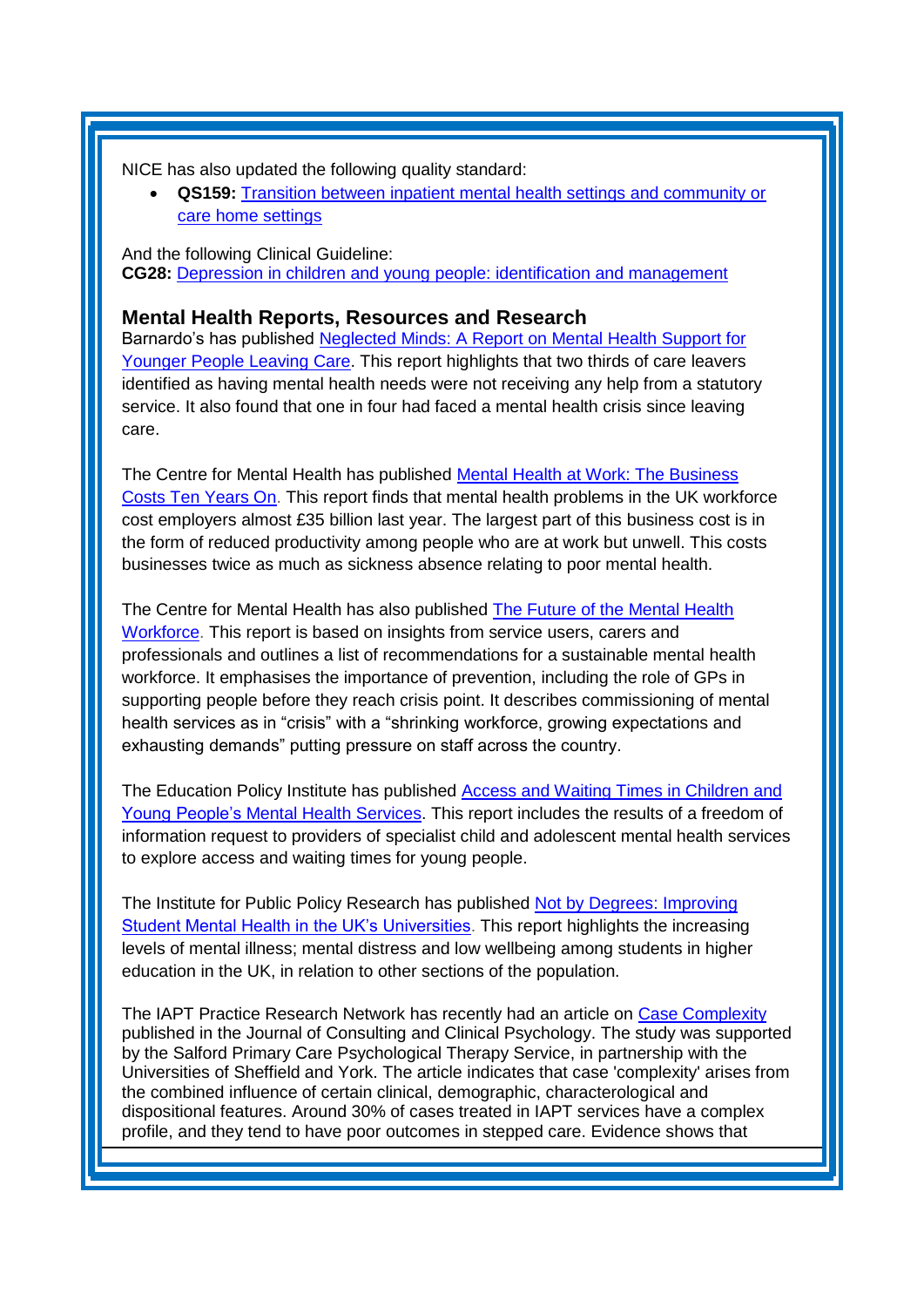referring complex cases directly to high intensity treatments (instead of usual stepped care) significantly improves recovery rates.

The National Children's Bureau and University College London Institute of Education have published a briefing [Mental Ill-Health Among Children of the](https://www.ncb.org.uk/news-opinion/news-highlights/one-four-girls-depressed-age-14-new-study-reveals) New Century. The briefing summaries the prevalence of mental health problems among children taking part in the Millennium Cohort Study and shows that while the majority of 3-14-year-olds in the UK are not suffering from mental ill-health, a substantial proportion experience significant difficulties.

NHS England has published [Health and Justice Mental Health Services: Safer Use of](https://www.england.nhs.uk/publication/heath-and-justice-mental-health-services-safer-use-of-mental-health-medicines/)  [Mental Health Medicines.](https://www.england.nhs.uk/publication/heath-and-justice-mental-health-services-safer-use-of-mental-health-medicines/) This document provides a background to prescribing and mental health medicines in secure environments with some common principles that apply throughout the medicines optimisation pathway, and more detailed information within the pathway to support safer practice.

NHS England has also published [Developing Support and Services for Children and](https://www.england.nhs.uk/publication/developing-support-and-services-for-children-and-young-people-with-a-learning-disability-autism-or-both/)  [Young People with a Learning Disability, Autism or Both.](https://www.england.nhs.uk/publication/developing-support-and-services-for-children-and-young-people-with-a-learning-disability-autism-or-both/) This document provides guidance for commissioning support and services for children and young people with autism. It describes what good services and support look like.

Public Health England has published [A Review of New Psychoactive Substances in](https://www.gov.uk/government/publications/psychoactive-substances-in-secure-mental-health-settings)  [Secure Mental Health: Summary Document.](https://www.gov.uk/government/publications/psychoactive-substances-in-secure-mental-health-settings) This review summarises the latest evidence and makes recommendations for secure mental health service commissioners and providers.

The Royal College of Psychiatrists has published an updated online tool showing [spending on mental health for children and young people](http://www.rcpsych.ac.uk/usefulresources/mentalhealthspendingdata/camhsspendinginyourregio-1.aspx) in the UK regions in 2016/17.

#### <span id="page-4-0"></span>**Mental Health Statistics**

The following statistics have recently been released please click on the links to review further:

- [Learning Disability Services Monthly Statistics Commissioner Census \(Assuring](https://www.gov.uk/government/statistics/learning-disability-services-monthly-statistics-commissioner-census-assuring-transformation-aug-2017)  [Transformation\):](https://www.gov.uk/government/statistics/learning-disability-services-monthly-statistics-commissioner-census-assuring-transformation-aug-2017) August 2017
- **[Mental Health Services Monthly Statistics final June:](http://digital.nhs.uk/catalogue/PUB30087) Provisional July 2017**
- [Out of Area Placements in Mental Health Services:](http://digital.nhs.uk/catalogue/PUB30088) July 2017
- [Psychological Therapies: Reports on the use of IAPT services, England:](https://www.gov.uk/government/statistics/psychological-therapies-reports-on-the-use-of-iapt-services-england-june-2017-final) June 2017 final
- [Personal well-being in the UK:](https://www.gov.uk/government/statistics/personal-well-being-in-the-uk-april-2016-to-march-2017) April 2016 to March 2017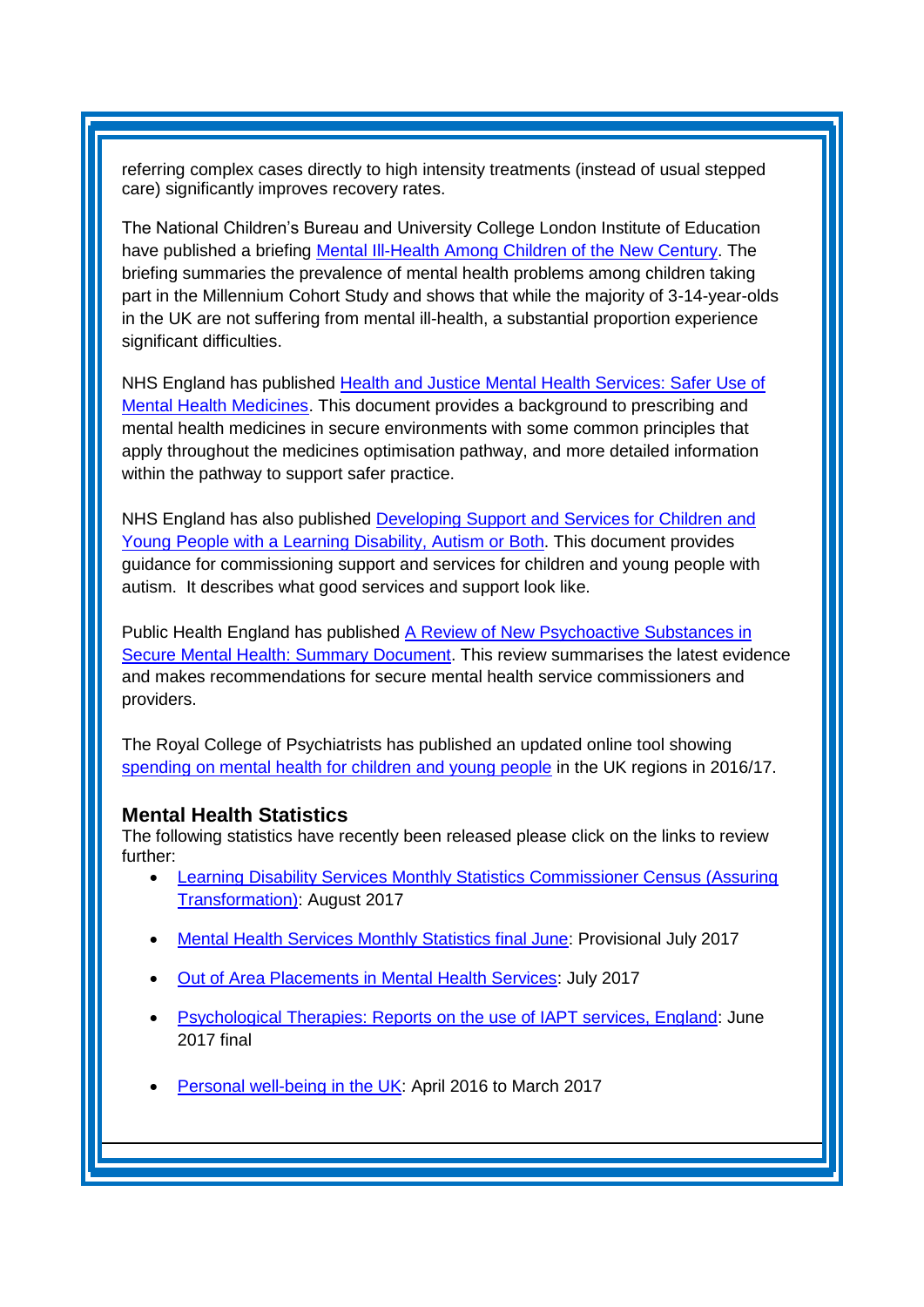[Suicides in Great Britain:](https://www.ons.gov.uk/releases/suicidesingreatbritain2016) 2016

# <span id="page-5-0"></span>**Dates for your Diary**

**Yorkshire and the Humber Mental Health Network Events:**

- Wednesday 4 October 2017, 10:00-15:30, **Yorkshire and the Humber IAPT Providers Network, Oxford Place Centre, Leeds. To book your place email Sarah** [Boul.](mailto:sarah.boul@nhs.net)
- Thursday 2 November 2017, 13:30-16:30, **Yorkshire and the Humber EIP Network**, Novotel, Leeds. To book your place click [here.](https://www.eventbrite.co.uk/e/yorkshire-and-the-humber-eip-network-tickets-37305556925)

# **Other Events:**

 **SafeTALK Course**, which aims to teach participants four basic steps to recognise if someone is having thoughts of suicide and how to connect them with resources that can help. Available on various dates throughout 2017.

### **For further information, and to check course availability, email: [wdu@york.gov.uk](mailto:wdu@york.gov.uk) or visit the website [here.](http://www.yorkworkforcedevelopment.org.uk/)**

- Monday 2 October 2017, 10:00-16:00, **Recovery Oriented Services in Mental Health**, De Vere West One Conference Centre, London. To book your place click [here.](https://www.healthcareconferencesuk.co.uk/event/1152) NB: There is a cost to attend this event.
- Thursday 5 October 2017, 10:00-15:00, **Health Education England Public Mental Health Workshop**, Location to be confirmed. To book your place email [Tara Bush.](mailto:tara.bush@hee.nhs.uk)
- Tuesday 10 October 2017, **World Mental Health Day**. This year's theme, set by the World Federation for Mental Health, is mental health in the workplace.
- Monday 30 October 2017, 10:00-16:00, **Using Quality Improvement Approaches to Improve Care Pathways in Mental Health**, De Vere West One Conference Centre, London. To book your place click [here.](https://www.healthcareconferencesuk.co.uk/event/1325/book) NB: There is a cost to attend this event.
- Thursday 9 November 2017, 09:00-16:30, **Progressing your Mental Health STP from Plan to Action**. Birmingham City Football Club, Birmingham. To book your place click [here.](http://www.sbk-healthcare.co.uk/booking/index/2263/?utm_source=SBK%20Healthcare&utm_medium=email&utm_campaign=8555067_1793MH%201st%20email) NB: There is a cost to attend this event.
- Friday 10 November 2017, 09:00-16:30, **Improving Mental Health Care for Offenders**, Birmingham City Football Club, Birmingham. To book your place click [here.](http://www.sbk-healthcare.co.uk/home/title/2259/nhsconference/improving-mental-health-care-for-offenders/?utm_source=SBK%20Healthcare&utm_medium=email&utm_campaign=8521670_1794MH%201st%20email#agenda) NB: There is a cost to attend this event.
- Thursday 23 and Friday 24 November 2017, 09:00-16:00, **Liaison Psychiatry Trainees, New Consultants, Nurses and Allied Health Professionals'**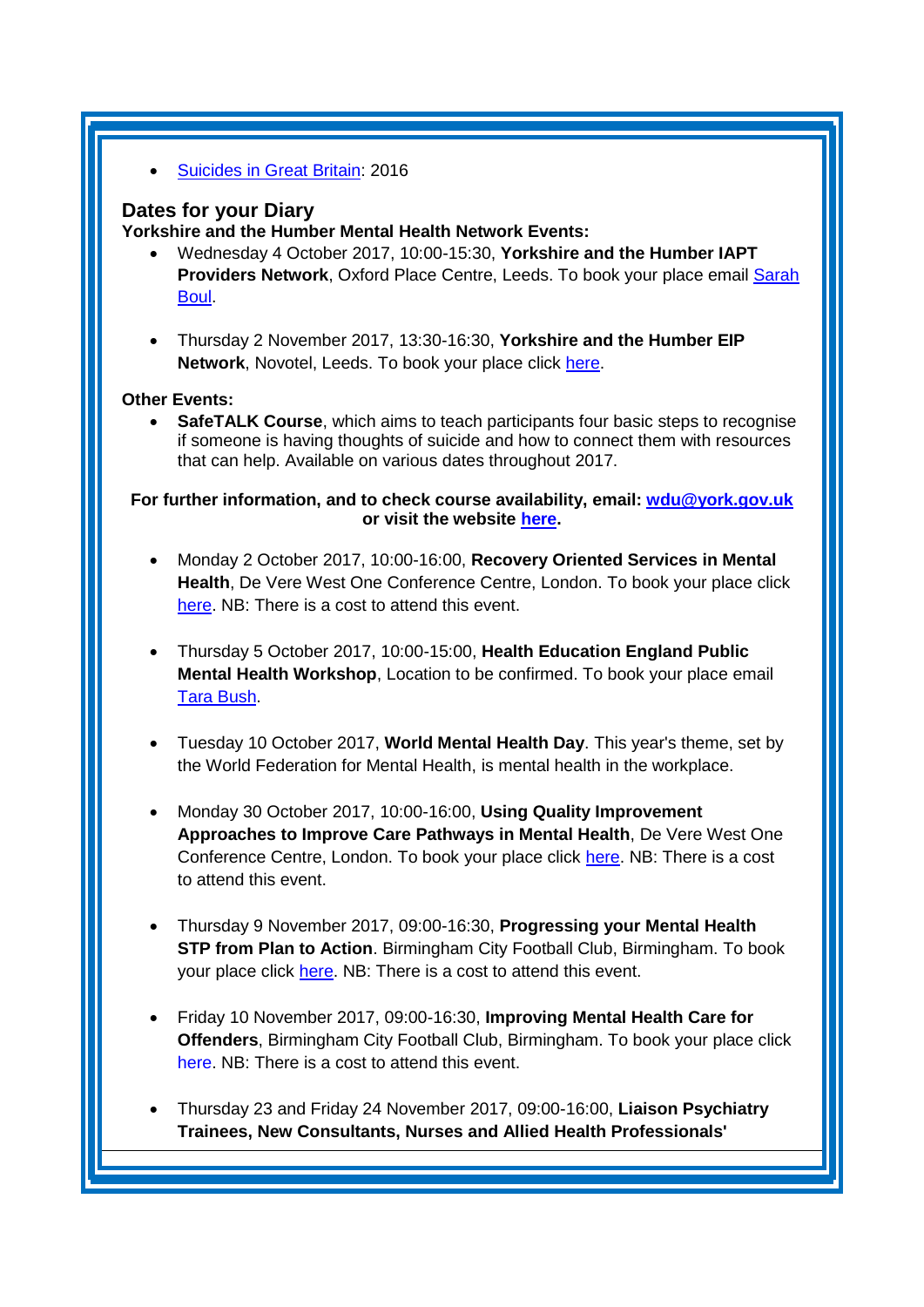**Conference**, Wellcome Genome Campus, Hinxton, Cambridgeshire. To book your place email [Marc Mandell.](mailto:Marc.Mandell@hpft.nhs.uk) NB: There is a cost to attend this event.

- Friday 24 November 2017, 10:00-16:00, **Improving Mental Health Crisis Care**, De Vere West One Conference Centre, London. To book your place click [here.](https://www.healthcareconferencesuk.co.uk/event/1171/book) NB: There is a cost to attend this event.
- Monday 27 November 2017, 10:00-16:00, **IAPT for Older People: Improving Access and Outcomes**, De Vere West One Conference Centre, London. To book your place click [here.](https://www.healthcareconferencesuk.co.uk/event/1297/book) NB: There is a cost to attend this event.
- Tuesday 5 December 2017, 10:00-16:30, **North East Yorkshire & Humber Mental Health Transformation and Sustainability Network**, Novotel, York. To book your place click [here.](https://www.eventbrite.co.uk/e/north-east-yorkshire-and-humber-mental-health-transformation-and-sustainability-network-registration-35373145029)
- Tuesday 12 December 2017, 10:00-16:00, **PWP Clinical Skills National Networking Forum**, Birmingham City Football Ground, Birmingham. To book your place click [here.](http://www.iapt-nnf.co.uk/booking/index/78/?utm_source=SBK%20Healthcare&utm_medium=email&utm_campaign=8609655_17116PT%201st%20email&dm_i=1SB0,54J93,MCTTTA,JNWLK,1) NB: There is a cost to attend this event.
- Wednesday 13 December 2017, 10:00-13:00, **Personal Health Budgets Essentials**, Hilton Leeds City, Leeds. To book your place click [here.](https://www.events.england.nhs.uk/events/4760/personal-health-budgets-essentials-leeds)
- Thursday 11 January 2018, 09:00-17:00, **Double Disadvantage: Mental Health of Adults in Contact with the Criminal Justice System**, Central London. To book your place click [here.](https://www.publicpolicyexchange.co.uk/book.php?event=IA11-PPE&ss=em&tg=1c) NB: There is a cost to attend this event.
- Monday 15 January 2018, 09:00-17:00, **Achieving the 5 Year Forward View in**
- **Perinatal Mental Health Services,** De Vere West One, London. To book your place click [here.](https://www.healthcareconferencesuk.co.uk/event/1081/book) NB: There is a cost to attend this event.
- Tuesday 23 January 2018, 09:00-17:00, **IAPT National Networking Forum**, Birmingham City Football Ground, Birmingham. To book your place click [here.](http://www.iapt-nnf.co.uk/booking/index/77/?utm_source=SBK%20Healthcare&utm_medium=email&utm_campaign=8639184_1801PT%201st%20email&dm_i=1SB0,5561C,MCTTTA,JQX1K,1) NB: There is a cost to attend this event.

### <span id="page-6-0"></span>**Contacts**

If you would like to discuss any of the items included in this e-bulletin or would like further information about the Mental Health Network please contact:

Sarah Boul, Quality Improvement Lead: [sarah.boul@nhs.net,](mailto:sarah.boul@nhs.net) 0113 8253458 / 07584362063

Rebecca Campbell, Quality Improvement Manager, Adult Mental Health Programmes: [rebecca.campbell6@nhs.net,](mailto:rebecca.campbell6@nhs.net) 0113 8253448 / 07825256356